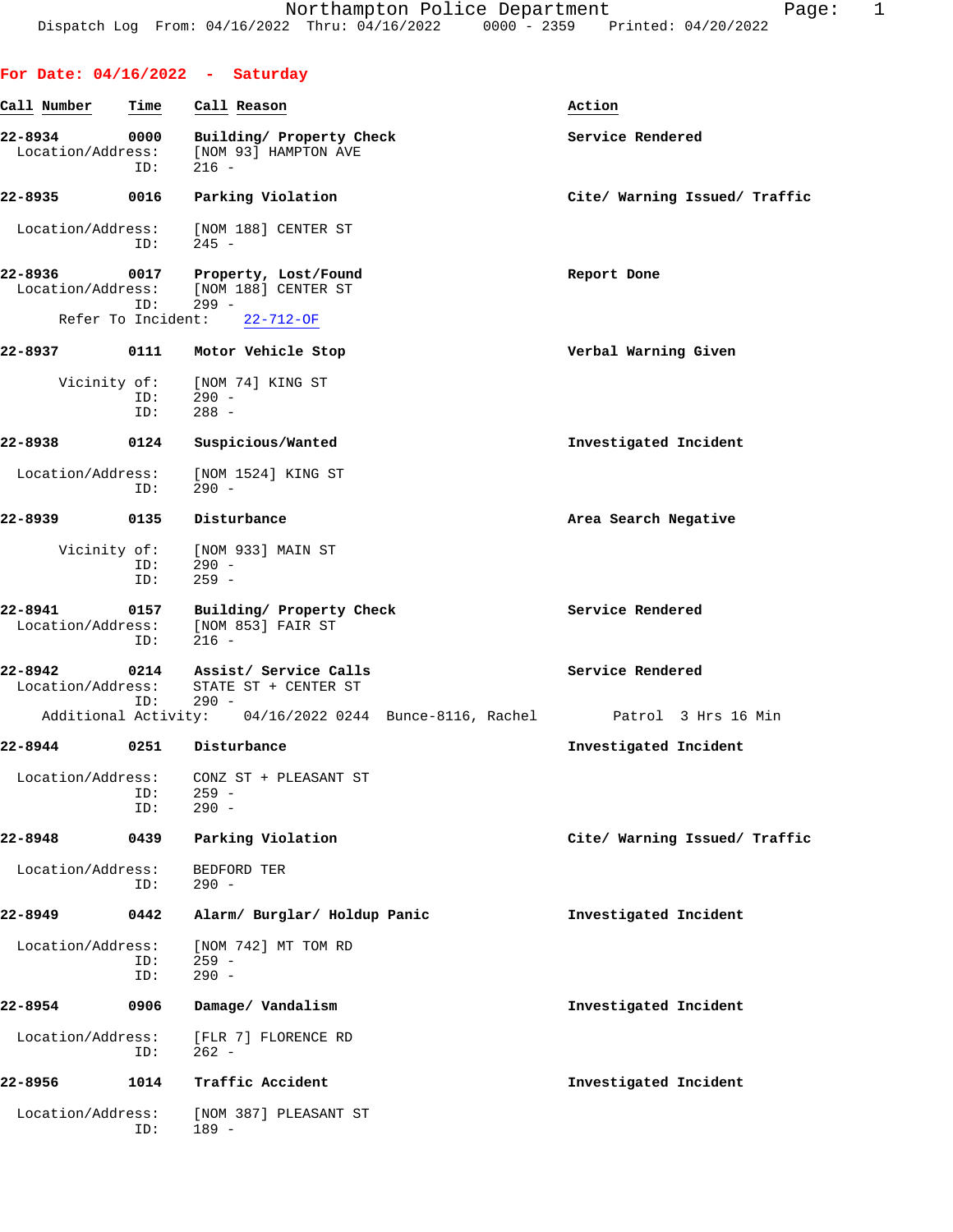| 22-8957<br>Location/Address:     | 1028        | Alarm/ Burglar/ Holdup Panic<br>[NOM 742] MT TOM RD                 | False Alarm                   |
|----------------------------------|-------------|---------------------------------------------------------------------|-------------------------------|
|                                  | ID:<br>ID:  | 191 -<br>$261 -$                                                    |                               |
|                                  |             | $293 -$<br>$297 -$                                                  |                               |
|                                  | ID:<br>ID:  | $189 -$                                                             |                               |
| 22-8961                          | 1306        | Trespassing/ Unwanted Guest                                         | Verbal Warning Given          |
| Location/Address:                | ID:         | [NOM 36] STATE ST<br>$261 -$<br>$293 -$                             |                               |
|                                  | ID:         | $191 -$                                                             |                               |
| 22-8963<br>Location/Address:     | 1323<br>ID: | Park and Walk<br>MAIN ST<br>$261 -$<br>$293 -$                      | Service Rendered              |
| 22-8965<br>Location/Address:     | 1339<br>ID: | Theft/ Larceny<br>[NOM 853] FAIR ST<br>$197 -$                      | Report Done                   |
| Refer To Incident:               |             | $22 - 714 - OF$                                                     |                               |
| 22-8967<br>Location/Address:     | 1351<br>ID: | Property, Lost/Found<br>[NOM 1022] BARRETT ST<br>$261 -$<br>$293 -$ | Service Rendered              |
| 22-8970                          | 1353        | Public Service, Check Welfare                                       | Area Search Negative          |
| Location/Address:                | ID:         | [NOM 1014] LOCUST ST<br>$170 -$                                     |                               |
| 22-8968                          | 1354        | Suspicious/Wanted                                                   | Investigated Incident         |
| Location/Address:                |             | [NOM 853] FAIR ST                                                   |                               |
|                                  | ID:<br>ID:  | $201 -$<br>$210 -$                                                  |                               |
|                                  | ID:         | $199 -$                                                             |                               |
| $22 - 8976$<br>Location/Address: | 1509<br>ID: | Traffic Accident<br>[NOM 2241] EASTHAMPTON RD<br>242 -              | Accidental Alarm              |
|                                  | ID:         | $170 -$                                                             |                               |
| 22-8978<br>Location/Address:     | 1528        | Park and Walk<br>MAIN ST                                            | Service Rendered              |
|                                  | ID:         | $291 -$                                                             |                               |
| 22-8979                          | 1540        | Parking Violation                                                   | Cite/ Warning Issued/ Traffic |
| Location/Address:                | ID:         | FAIR ST<br>$171 -$                                                  |                               |
| 22-8981                          | 1551        | Motor Vehicle Stop                                                  | Investigated Incident         |
| Location/Address:                | ID:         | COLES MEADOW RD + N KING ST<br>$242 -$                              |                               |
| 22-8984<br>Location/Address:     | 1644<br>ID: | Damage/ Vandalism<br>[NOM 148] KING ST<br>199 -                     | Report Done                   |
| Refer To Incident:               | ID:         | $291 -$<br>$22 - 716 - OF$                                          |                               |
|                                  |             |                                                                     |                               |
| 22-8985                          | 1650        | Traffic Accident<br>Vicinity of: [NOM 184] KING ST + BIKE PATH      | Accidental Alarm              |

ID: 170 -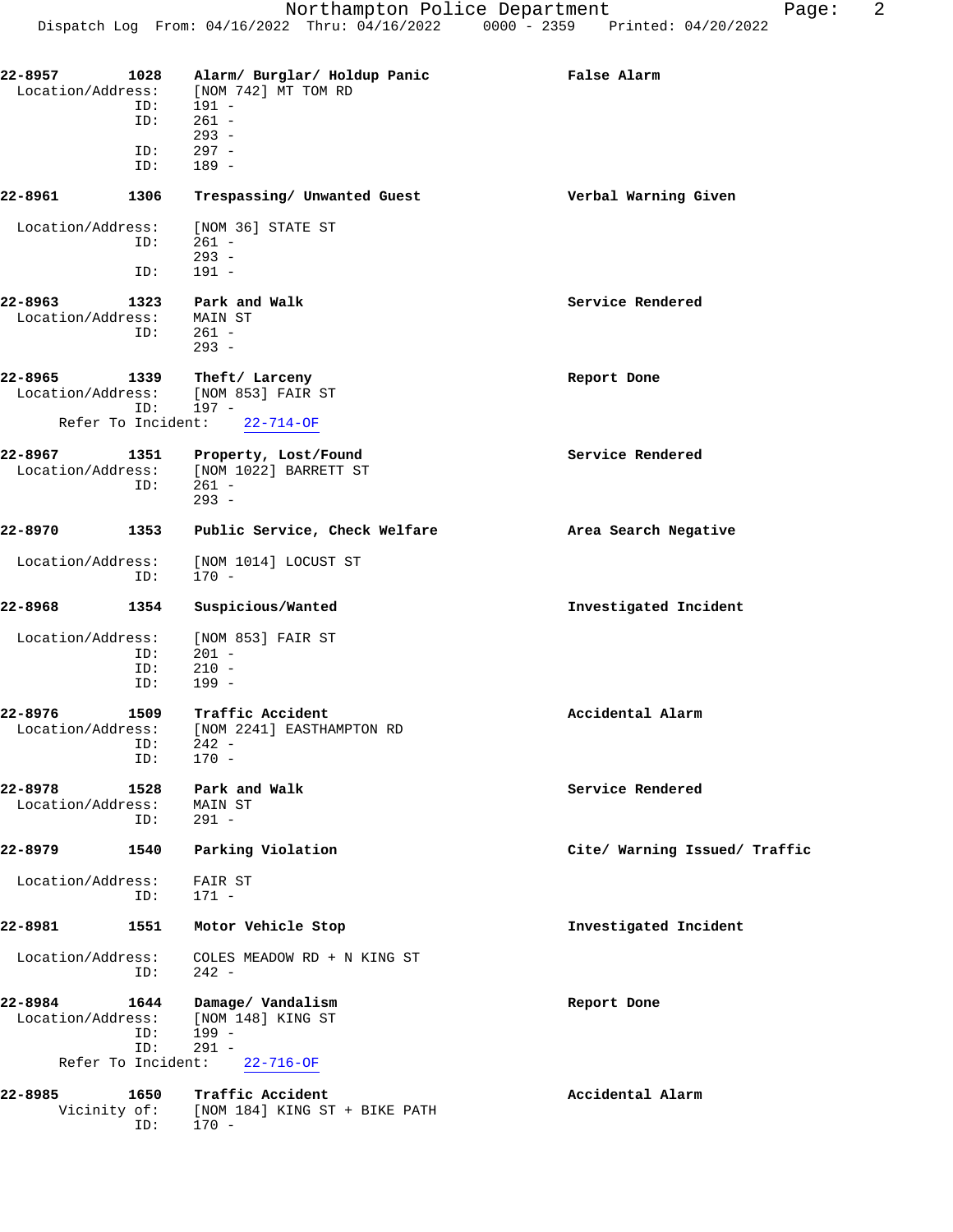ID: 242 - **22-8987 1727 DISABLED MV Service Rendered** Location/Address: ROUTE 91 + MT TOM RD ID: 291 - **22-8990 1812 Suspicious/Wanted Investigated Incident** Location/Address: [FLR] RYAN RD<br>ID: 248 - $248 -$  ID: 210 - **22-8993 1842 Medical Emergency Taken to Hospital** Location/Address: [NOM 385] PLEASANT ST<br>ID: 199 -ID: 199 -<br>ID: 242 -<br>EMS Unit: A01-F: ID: 242 - EMS Unit: A01-Fire Ambulance ID: 242 - **22-8994 1924 Traffic, Complaint/Hazard Referred to Taken Other Agency** Location/Address: [FLR] BRIDGE RD + N MAPLE ST ID: 210 - ID: 245 - **22-8997 2022 DISABLED MV Investigated Incident** Location/Address: [NOM 250] KING ST<br>ID: 242 -ID: 242 -<br>ID: 199 - ID: 199 - **22-9002 2104 Assist/ Service Calls Service Rendered** Vicinity of: KING ST + FINN ST<br>ID: 291 -291 - ID: 242 - **22-9004 2113 Traffic Enforcement/ Radar Verbal Warning Given** Location/Address: [FLR] WESTHAMPTON RD + SOVEREIGN WAY ID: 245 - **22-9006 2121 Assist/ Service Calls Service Rendered** Location/Address: [NOM 148] KING ST ID: 199 - **22-9007 2121 Traffic, Complaint/Hazard Verbal Warning Given** Location/Address: [NOM 259] KING ST ID: 242 - **22-9012 2244 Trespassing/ Unwanted Guest Investigated Incident** Location/Address: [NOM 1746] NORTH ST ID: 242 -<br>ID: 248 -ID: 248 -<br>ID: 245 - ID: 245 - Additional Activity: 04/16/2022 2255 Mazuch-5953, Rebecca Patrol 2 Hrs 0 Min Additional Activity: 04/16/2022 2255 Cronin - 5665, Michael Patrol 2 Hrs 0 Min **22-9013 2255 Disturbance Report Done** Location/Address: [NOM 2380] CONZ ST<br>ID: 291 - $291 -$ ID: 242 -<br>ID: 245 - $\overline{1D}:$  245 -<br> $\overline{1D}:$  245 - $288 -$  Refer To Incident: 22-718-OF Additional Activity:  $\sqrt{04/16/2022}$  2259 Jacques-8115, Timothee Patrol 0 Hrs 26 Min 22-9014 2317 Assist/ Service Calls **22-9014** Service Rendered Vicinity of: [NOM 853] FAIR ST ID: 288 - ID: 259 -